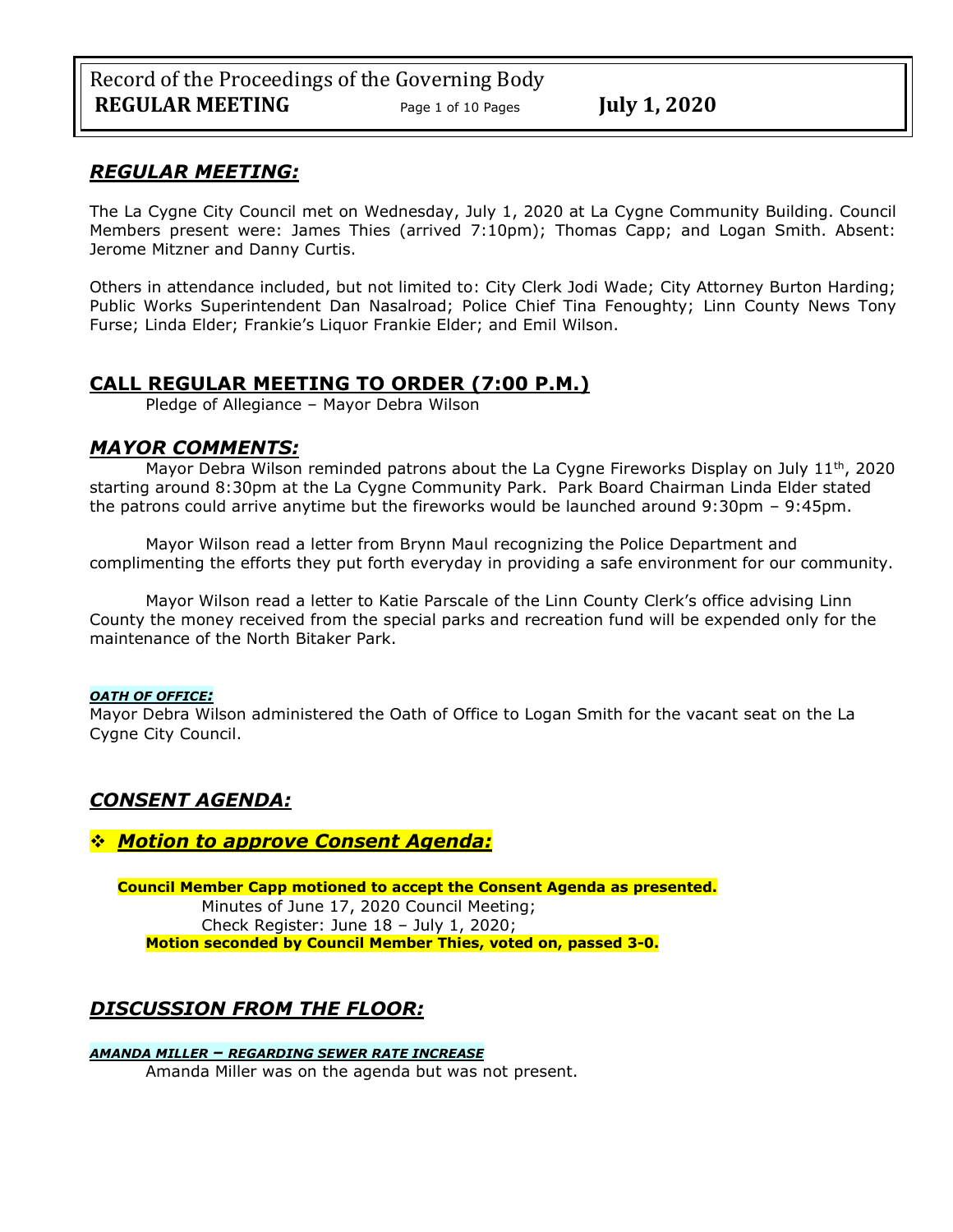Record of the Proceedings of the Governing Body **REGULAR MEETING** Page <sup>2</sup> of 10 Pages **July 1, 2020**

## *DISCUSSION FROM THE FLOOR CONT:*

#### *FRANKIE ELDER – REGARDING THE REPAIR OF HER PARKING LOT/4TH STREET CONNECTION AT FRANKIE'S LIQUOR AND GET THE FUNK OUT LAUNDROMAT.*

Frankie Elder owner of Frankie's Liquor and Get the Funk Out Laundromat was not satisfied with the decision the City Council had made at the June 17, 2020 Council meeting regarding the connection area of her parking lot and  $4<sup>th</sup>$  street. Frankie presented a plat map showing the right-ofway and plat lines from the Linn County GIS mapping site and questioned the Council regarding the width of the streets. At the June 17<sup>th</sup> meeting, the City Council had approved for Public Works to cold patch the potholes on the edge of 4<sup>th</sup> and for Frankie Elder to purchase/haul a truck load of gravel in which the City would spread around the connecting area of her parking lot and 4<sup>th</sup> Street. Frankie felt she shouldn't have to pay for any of the repairs since the potholes are in the right of way. Public Works Superintendent Dan Nasalroad explained the City's responsibility in the repairs of the streets falls from one edge of the street to the other edge of the street. City Clerk Wade attempted to define the purpose of the right-of way in platting a city is to provide a thorough way between the platted lots in which a city has the ability to build streets, ditches and install utilities. The City has control over what is built or installed in the right-of-way to ensure the thorough way is not inhibited for travel. Mayor Wilson advised Frankie Elder the Council will review further information, mapping and articles pertaining to streets & parking lots in the City Codes and Zoning regulations and get back with her. Mayor Wilson also indicated to Frankie, the Council re-reviewing the information doesn't mean the decision would change.

## *SPECIAL PROJECTS:*

#### *WATER TREATMENT PROJECT:*

Final pay application #9 from Shelley Electric for the Water Treatment Plant Improvement project in the amount of **\$56,048.31**. This amount is the final retainage for this project. Council Member Capp asked Public Works Superintendent (PWS) Dan Nasalroad if he was satisfied with the completion of the work. PWS Nasalroad stated he came in on the tail-end of the project and contract items had been completed.

### ❖ *Motion*

**Council Member Capp motioned to approve the payment of the final pay application #9 to Shelley Electric for the Water Treatment Improvement project in the amount of \$56, 048.31. Motion seconded by Council Member Thies, voted on, passed 3-0.** 

Mayor Wilson and CC Wade reviewed the closing documents for the Water Treatment Plant Improvement project. The documents included the Substantial completion Certificate and Completion of Work Certificate which needed to be signed by the Mayor.

### ❖ *Motion*

**Council Member Capp motioned to approve for Mayor Wilson to sign the Substantial Completion Certificate and the Completion of Work Certificate for the Water Treatment Plant Improvement project. Motion seconded by Council Member Thies, voted on, passed 3-0.**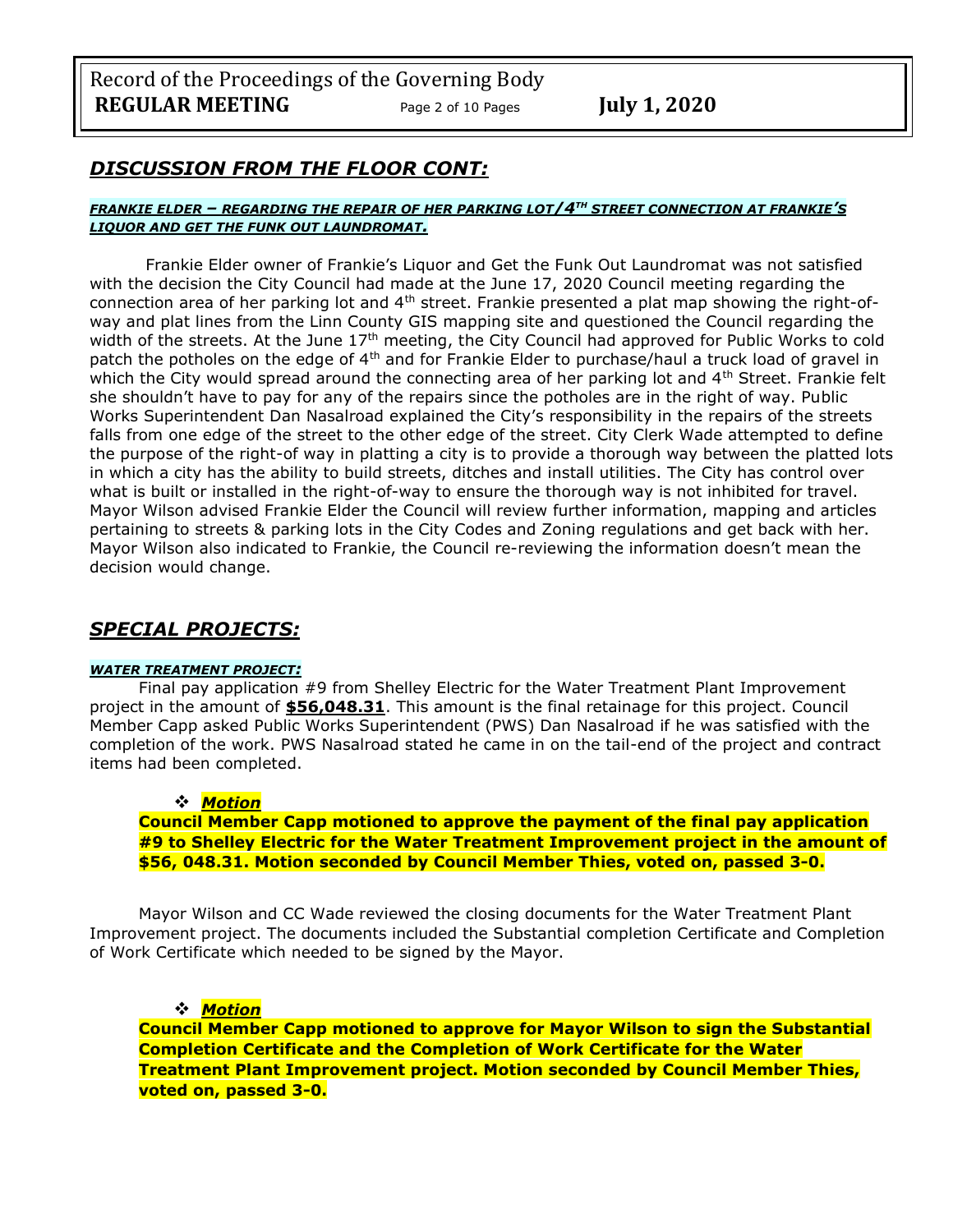Record of the Proceedings of the Governing Body **REGULAR MEETING** Page 3 of 10 Pages July 1, 2020

## *SPECIAL PROJECTS CONT:*

## *SEWER IMPROVEMENT PROJECT*

USDA requested some updated financial reports. The PER application had to be forwarded to a different office with USDA for approval due to the amount of the loan. Mike Billings facilitated any questions concerning the PER. CC Wade will continue to keep the Council updated on the progress of the Letter of Conditions for the Sewer improvement project.

#### *STREET PROJECT – KDOT CCLIP PROJECT AT KS HWY 152 AND INDUSTRIAL ROAD*

CC Wade completed the LPA (Local Public Agency) Right of Way certification. Supplemental agreement No. 1 – Consultant/Client agreement between BG Consultants, Inc and the City of La Cygne for K-152 Hwy and Industrial Road Geometric Improvements for the following scope of services: provide property acquisition strip maps and legal description of property acquisition on an acquisition form for up to (5) properties adjacent to the Project.

#### ❖ *Motion*

**Council Member Capp motioned to approve Supplemental agreement No. 1 – Consultant/Client agreement between BG Consultants and the City of La Cygne to provide property acquisition strip maps and legal description of property acquisition on an acquisition form for up to (5) properties adjacent to the Project. Motion seconded by Council Member Thies, voted on, passed 3-0.** 

## *REPORTS OF CITY OFFICERS:*

#### **CITY ATTORNEY –BURTON HARDING –**

• City Attorney Harding advised the Council he forwarded the revised Water Purchase agreement back to the City of Linn Valley Attorney, James Brun for review. The agreement is still in draft form. The Mayor of Linn Valley will be meeting with CC Wade to discuss some concerns with the agreement.

#### **CHIEF OF POLICE/CODES OFFICER -TINA FENOUGHTY**

Council Member Capp commended Police Chief Fenoughty on a job well done thus far for the La Cygne Police Department. Council Member Capp referred to positive comments from patrons regarding Police Chief Fenoughty's performance and integration with the community.

#### **Citations issued since last meeting**

| Speed in School Zone   | Suspended DL   |  |
|------------------------|----------------|--|
| Failure to Signal      | Eye Protection |  |
| Child Safety Restraint | No DL          |  |
| No Tag                 | Speed          |  |
| Dog Tags               | Insurance      |  |
| Dog at large           | Stop Sign      |  |

#### **Calls for Service / Reports – 06/16/2020 thru 06/30/2020**

| Business Alarm -1                 |
|-----------------------------------|
| Sexual Assault Investigations - 3 |
| Ambulance Assist-1                |
| Auto Burglary $-1$                |
| Criminal Trespass - 1             |
| Criminal Damage - 1               |
|                                   |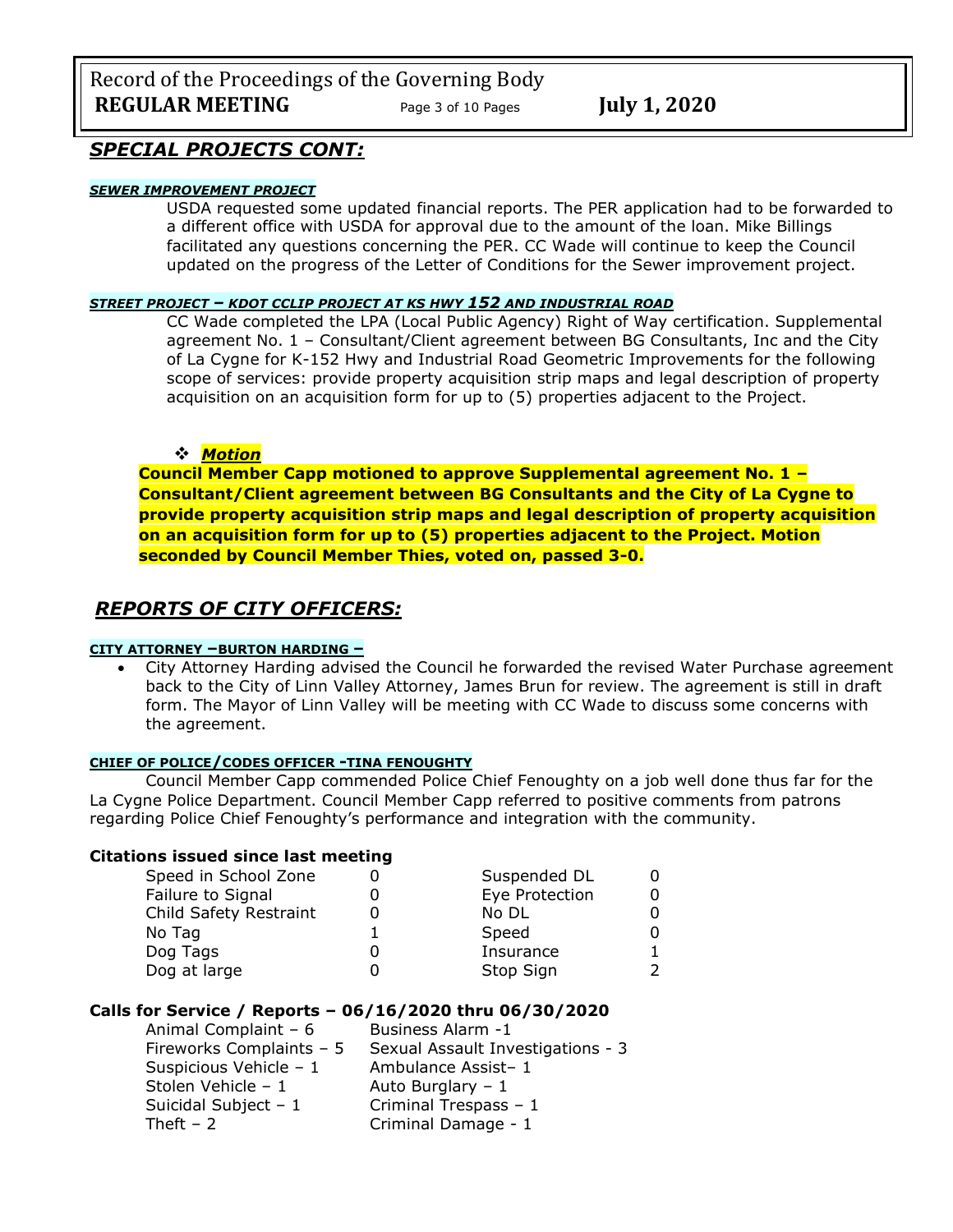Record of the Proceedings of the Governing Body **REGULAR MEETING** Page <sup>4</sup> of 10 Pages **July 1, 2020**

## *REPORTS OF CITY OFFICERS CONT:*

### **CHIEF OF POLICE/CODES OFFICER -TINA FENOUGHTY**

## **Codes Enforcement**

The following letters have been sent: Grass Letters – 1 INOP Veh Letter- 0 Nuisance Letters - 0

#### **Animal Control**

2020/2021 there have been  $171$  dogs tagged

### **VIN Inspections-** 2 completed

#### **New Business**

Executive Session regarding personnel matters – requesting 10 minutes;

Our Department was awarded a \$1000 in Grant Funds from the Kansas Pipeline Association – Mayor Debra Wilson commended Corporal West on a job well done preparing the Grant applications for submission;

Animal trap owned by City has been rented once;

July 25<sup>th</sup> is tentative date for "Dog Days" all info will be posted by 7-6-20;

**Accrued Overtime for Department**: Accrued overtime for last pay period = 1 Hour

**Unfinished Business** -None at this time

**PUBLIC WORKS DEPARTMENT – PUBLIC WORKS SUPERINTENDENT (PWS) DAN NASALROAD**

Report from 6-17-2020 to 07-01-2020

#### **Water and Gas:**

- USDI has completed the annual leak survey, waiting for report.
- KCC Audit has been completed on the gas system and will address issues when we receive the official report. We knew there would be some concerns for the period of 2019 with the transition in employees and getting set-up with a contract with USDI.
- Codee Blanchett and Dan Nasalroad attended a Surface Water treatment class in Paola and then did a tour of the Hillsdale Water Plant.

#### **Street:**

- Still working on street repairs as weather permits.
- Started trimming back some tree limbs along some of the streets.
- Began the codes clean-up of 602 N.  $5<sup>th</sup>$  street. Public works is having to use the skid steer with the grappling bucket to get some of saplings out of the yard in order to do any mowing.
- The City mowing is a little behind due to only having one  $(1)$  working mower. The one  $(1)$ mower is currently being used in the cemetery.
- PWS Nasalroad presented mower bids from four (4) retailers to include: Romans Outdoor Power in Louisburg, KS (Bad Boy Renegade 72" w/36 HP Vanguard \$11,500 or Kubota 72" ZD1211 w/diesel engine \$15,000), Blue Valley Tractor in Stillwell, KS (Exmark 72" 25HP Kawasaki \$10,639), Family Center in Paola, KS (Farris 72" 37hp Vanguard \$12,499), and R&R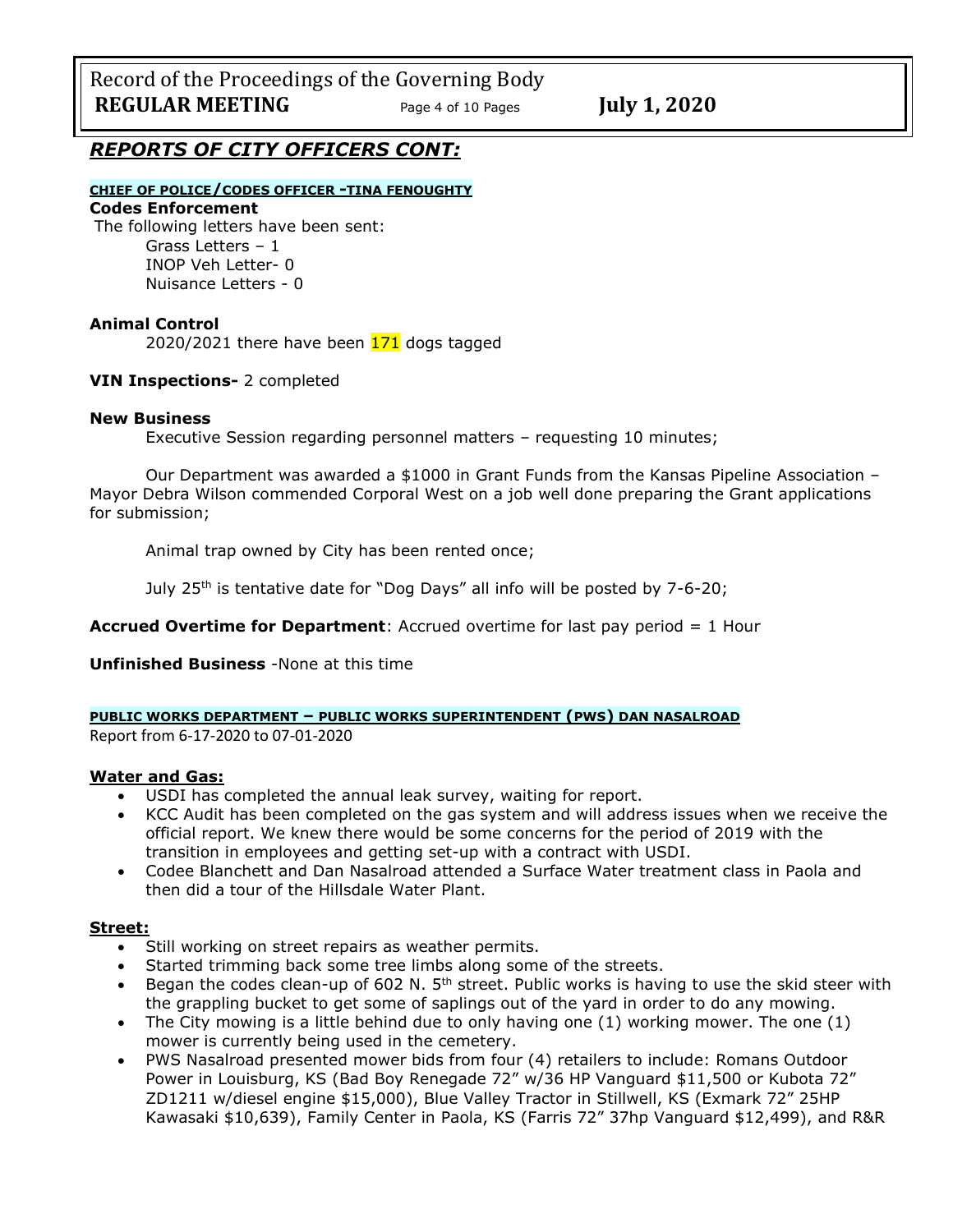Record of the Proceedings of the Governing Body **REGULAR MEETING** Page 5 of 10 Pages **July 1, 2020** 

## *REPORTS OF CITY OFFICERS CONT:*

**PUBLIC WORKS DEPARTMENT – PUBLIC WORKS SUPERINTENDENT (PWS) DAN NASALROAD Street Cont:**

Equipment in Greeley, KS (Gravely 72" 35hp 400 series \$11,717 or Bad Boy 72" Rogue 1000cc Kawasaki \$8599).

Council Member Capp asked PWS Nasalroad a few questions regarding the diesel engine mower vs. the other engines. PWS Nasalroad has not test driven the Kubota but could set up an appointment.

## ❖ *Motion*

**Council Member Capp motioned to approve up to \$16,000 for Public Works Superintendent to purchase a new mower that he feels would be in the best interest for the department to perform the work necessary for the City. Motion seconded by Council Member Thies, voted on, passed 3-0.** 

#### **Sewer:**

- Ordered new weed control chemicals for the lagoons.
- Railroad sewer project ready to go out for bids.

#### **Park:**

- Going to need to mulch the play area at Bitaker Park.
- Playground is open
- •

## **Cemetery:**

- Mowing and weed eating is caught up.
- Cemetery mower has a broken cam shaft.
- The Memorial Day decorations have been removed from the cemetery.

#### **FIRE DEPARTMENT – FIRE CHIEF DAN NASALROAD –**

• Training will resume July  $6<sup>th</sup>$ .

#### **CITY CLERK – JODI WADE**

Report from 6/18/2020 – 7/1/2020

• Work on the 2021 State budget workbook – second draft is ready for review. CC Wade asked the Council if they could schedule a Budget Workshop to review the  $2<sup>nd</sup>$  draft. CC Wade suggested having the workshop prior to the next Council meeting.

### ❖ *Motion*

**Council Member Capp motioned to have a Budget Workshop on July 15 at 6pm prior to the scheduled Council Meeting to review the 2nd draft of the 2021 Budget. Motion seconded by Council Member Thies, voted on, passed 3-0.** 

- Created a draft codes/regulation section for the Cemetery Committee (Danny Curtis and Thomas Capp) to review.
- Researched Right-of-way information in codes book/zoning regulations/mapping.
- Continued working with City Attorney Burton Harding on the draft for the Water Purchase Agreement for the City of Linn Valley. Met with Mayor of Linn Valley, Cindy Smith, to review items in the agreement.
- Prepared the Resolution for the Administrative Policy Purchasing Policy.

## *REPORTS OF CITY OFFICERS CONT:*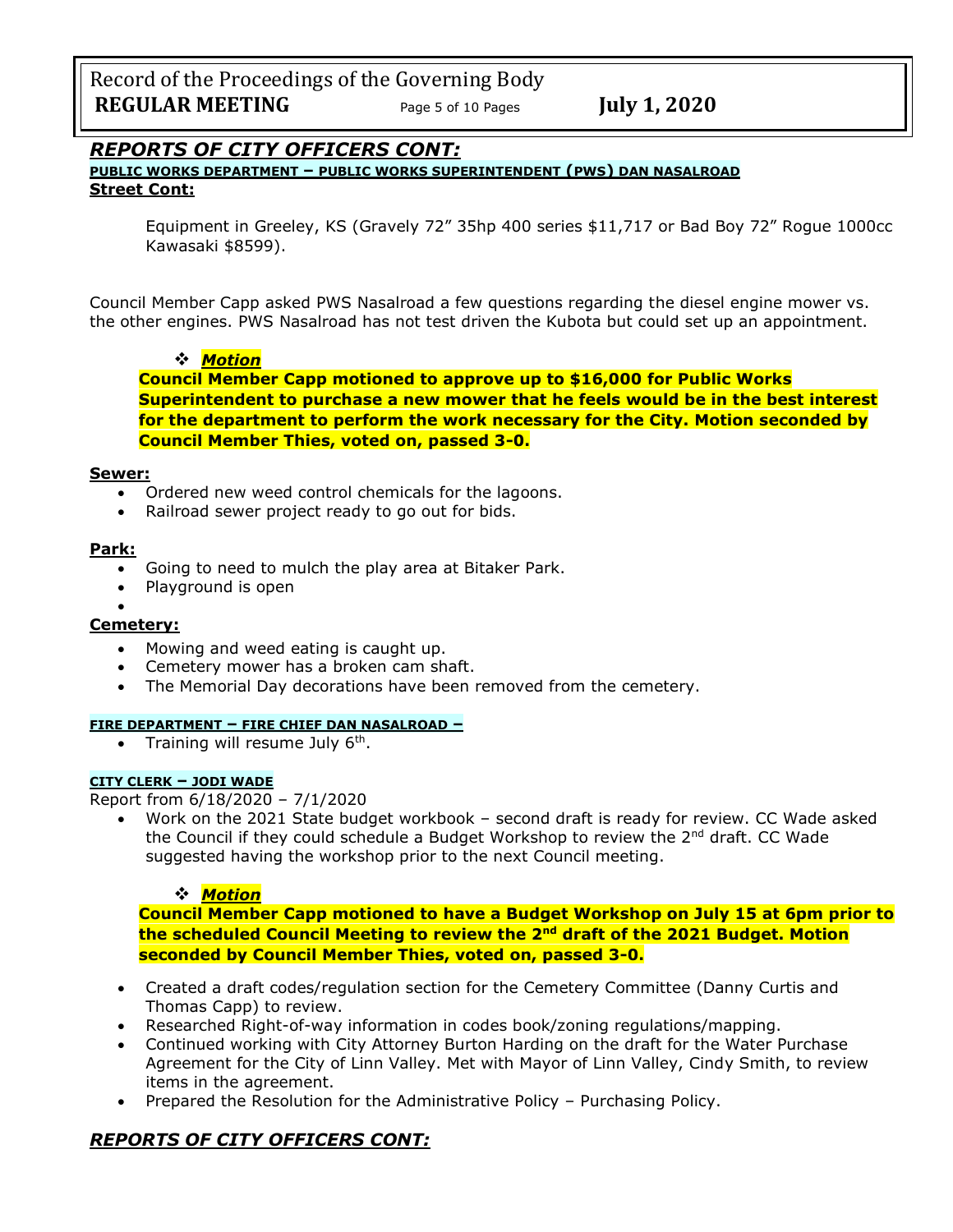Record of the Proceedings of the Governing Body **REGULAR MEETING** Page 6 of 10 Pages July 1, 2020

### **CITY CLERK – JODI WADE**

- Reviewed and updated the RFP for the sewer line repair under the railroad tracks in preparation for approval.
- Met with Lincoln Township and La Cygne Community Park Board to review the 2021 Budget.
- Printed and mailed the Community Building Survey for the Public Building Commission.
- Completed the front counter of the City Hall.
- Worked on the Gas Ordinance.
- Reviewed the Property insurance claim and reached out to two (2) local roofing contractors to submit quotes for the Council to review. We have received a quote from McCool Roofing and have not received the quote from Clint Walker prior to this Council meeting. Council member Capp extended the time for quote receipt to the next Council meeting, July 15.
- CC Wade met with one (1) person regarding disinfecting the Community Building between groups renting the facility. No quotes received to date.
- CC Wade participated in the 2019 Gas Audit to provide necessary records as requested.
- Assisted Advantage Computers with the installation of the new 2020 server, two (2) new computers and one (1) laptop. We updated our existing acer laptop and one of the existing towers to Windows 10. CC Wade gave the tower that was used by the Office Assistant to Public Works after everything had been removed from the hard-drive and restored to original state.
- Assisted USDA with some questions regarding the PER for the Sewer Project.
- Spoke to the Auditor, Terry Sercer, about getting some fund expense lines set in place for codes enforcement and planning & zoning and reporting the refinancing of the Pool Bond Series on the 2021 Budget Workbook.

## **Meetings/Trainings attended virtually:**

• Completed the LPA Right of Way Certification

## **Overtime Hours for the City Hall for the last pay period:** 8.50

## *COUNCIL COMMITTEE REPORTS:*

### *WATER & GAS -*

• Draft of Gas Utility Ordinance. Tabled until July 15, 2020 meeting for further review.

### *STREET –*

• RFP for Stormwater Master Planning. Tabled until July 15, 2020 meeting for further review.

#### *SEWER-*

• RFQ for Emergency Sewer Line Repair. Discussion was held regarding the urgency to get the repair done on the force main line located under the railroad tracks on East 2150 Road to the West of the Industrial park. Council Member Capp inquired about East 2150 Road being closed during the repair. The RFP was reviewed.

### ❖ *Motion*

**Council Member Capp motioned to approve the Request for Quote RFQ Number 2020- 001 for an emergency sewer replacement near East 2150 Road under the railroad tracks and for CC Wade to issue the RFQ as soon as possible. Motion seconded by Council Member Thies, voted on, passed 3-0.** 

*PARK-* Council Member Capp commented the Park looks good.

*CEMETERY –* PWS Nasalroad stated the Memorial Decorations had been removed Monday, June 29. *COUNCIL COMMITTEE REPORTS CONT:*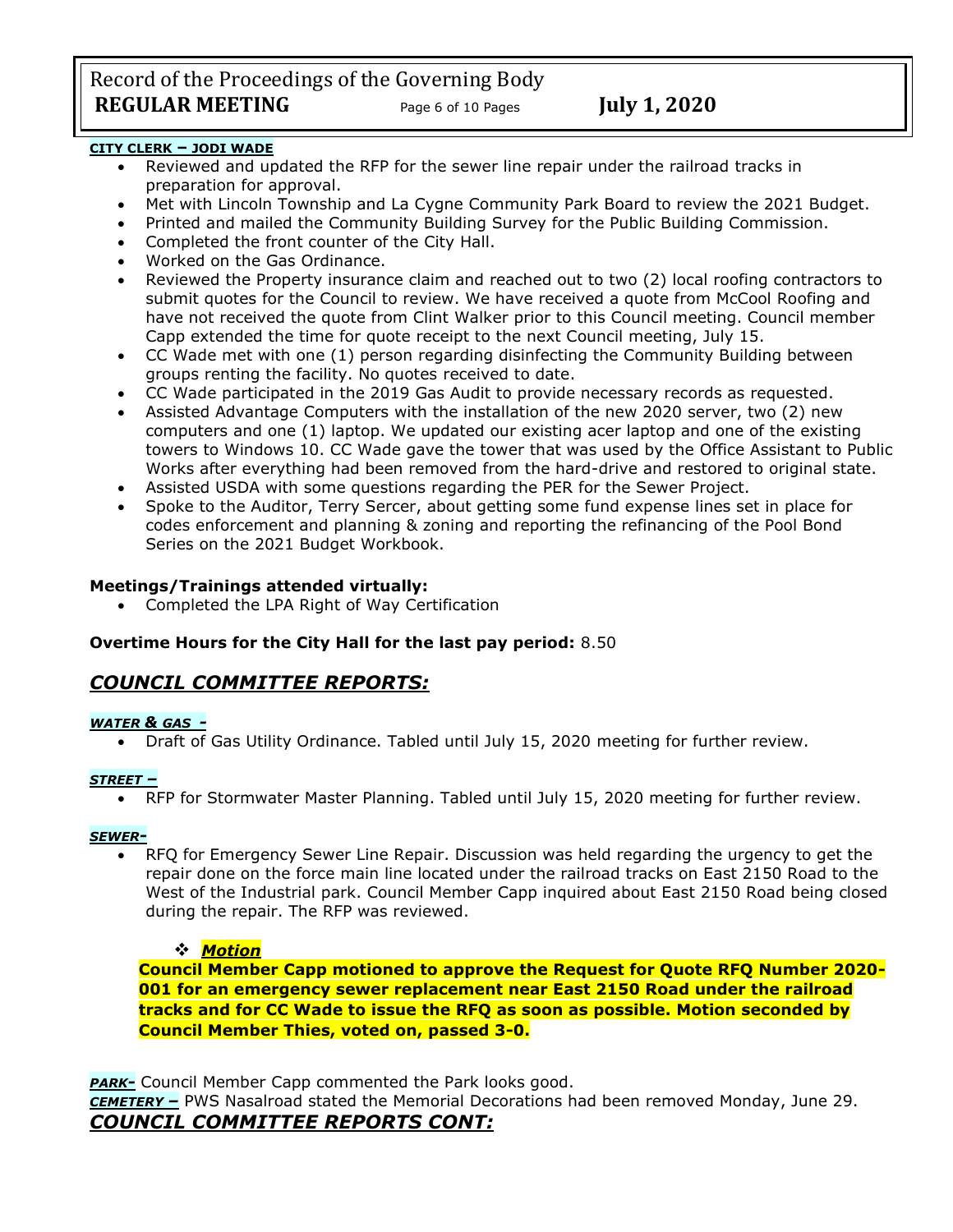#### *PUBLIC SAFETY –NONE COMMUNITY BUILDING-*

The Survey has been mailed out. CC Wade inquired about having the A/C Units checked from the storm.

## *EMPLOYEE RELATIONS & TRAINING –*

Proposal from Wichita State University Division of Diversity and Community Engagement for a Customer service and/or Ethics ½ or full day training with Paula Downs. Tabled until the July 15, 2020 meeting.

CC Wade shared the following dates for KORA/KOMA training with Jeff Deane: July 29, August 5, or August 12. Tabled until July 15, 2020 meeting.

# *SPECIAL COMMITTEE REPORTS:*

*EMERGENCY MANAGEMENT -NONE SWANFEST COMMITTEE -NONE*

## *UNFINISHED BUSINESS:*

*RESOLUTION NO. ADMINISTRATIVE POLICY – PURCHASING AND BIDDING POLICY-* The Council had approved the draft for the Administrative Policy- Purchasing Policy and Competitive/Non-Competitive Purchasing Policy which replaces Administrative Policy No. 9 – Purchasing and Bidding Policy.

## ❖ *Motion*

**Council Member Capp motioned to approve Resolution No. 419 Administrative policy – Purchasing and Competitive/Non-Competitive Purchasing Policy. Motion seconded by Council Member Thies, voted on, passed 3-0.** 

*REOPENING THE LA CYGNE COMMUNITY BUILDING-* Discussion was held regarding a new Executive Order to be issued by Kansas Governor Kelly on Thursday, July 2 regarding requirement of face masks. City Attorney Harding explained the options for the County Commissioners to either go forward with the Executive Order as presented by the KS Governor or to strengthen or lesson the order as presented.

The City Council chose to keep the La Cygne City Hall not available for public entry and for the La Cygne Community Building to not be available for rental. CC Wade will contact everyone who had reservations for July. CC Wade advised the Council the Community Building is a polling location for the primary elections being held in August.

*CONFERENCE CALL PLATFORM FROM PEOPLES TELECOMMUNICATIONS-* Tabled until July 15, 2020 meeting. *PROPERTY CLAIMS FOR HAIL DAMAGE QUOTES FOR REPAIRS:* Tabled until July 15, 2020 meeting

# *NEW BUSINESS:*

## **402 N 1ST STREET:**

Beau Elder would like to purchase the property located at 402 N. 1<sup>st</sup> Street. There is a water meter pit at the location but the new meter was not installed since the home had been vacant for several years. Discussion was held regarding the cost for the installation of the meter, antennae, cable and lid. CC Wade reviewed the utility section for water/gas regarding a return to service fee and did not find anything. The Gas utility section has a code regarding a removal fee for removing gas meters. Council *NEW BUSINESS CONT:*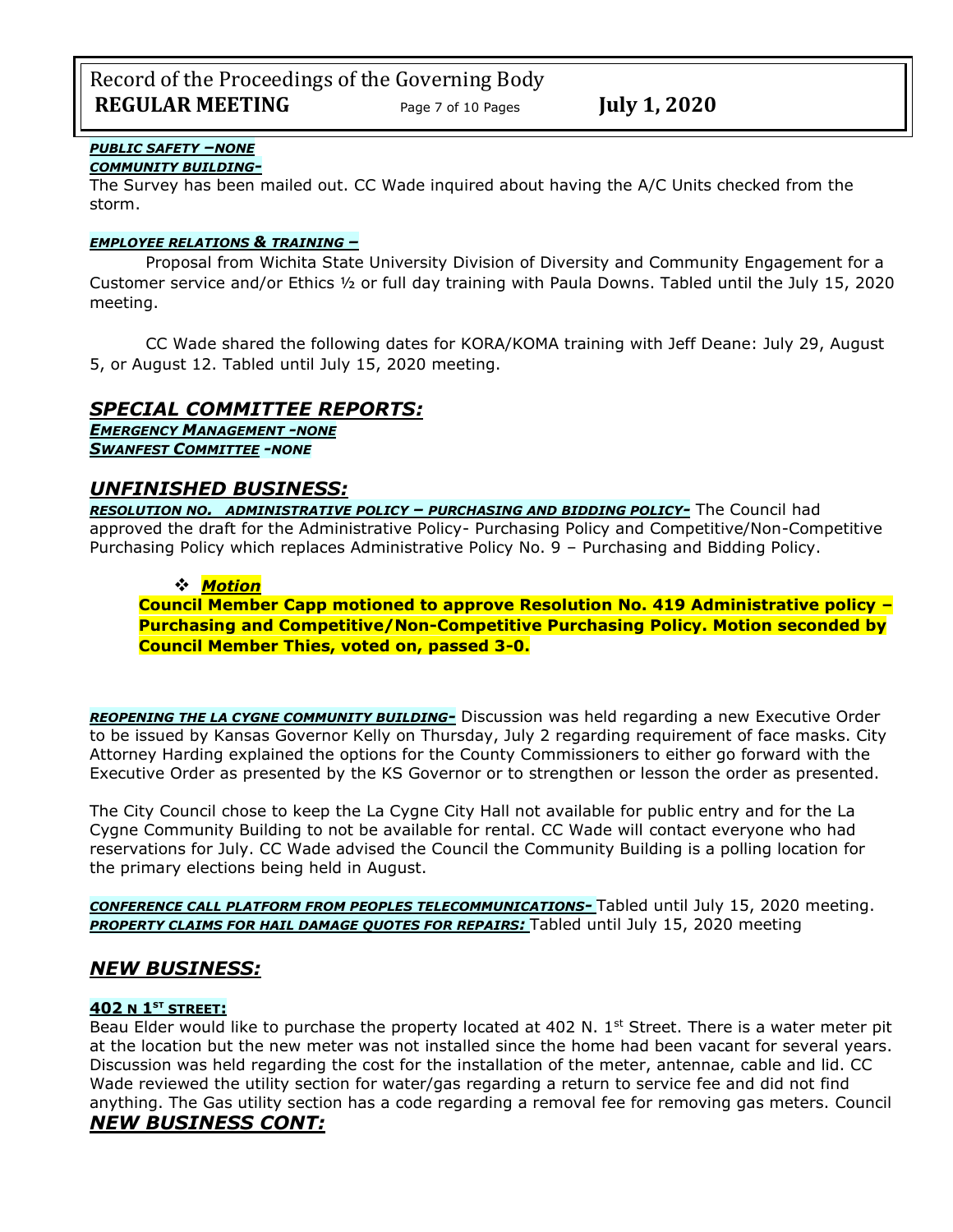### **402 N 1ST STREET:**

members discussed potential verbiage for a return to service procedure for lots with meter pits but no meters installed. Council Members advised CC Wade to inform Beau Elder the meter would be installed with no charge to him but he would need to complete the application for service, pay the deposits and maintain an active system for at least a minimum of 12-months.

#### **RESIGNATION LETTER FROM BETH SMITH, LA CYGNE COMMUNITY PARK BOARD**

Mayor Wilson read a letter received from Beth Smith regarding her resignation from the La Cygne Community Park Board effective June 16, 2020.

## ❖ *Motion*

**Council Member Capp motioned to accept the letter of resignation from Beth Smith effective June 16, 2020. Motion seconded by Council Member Thies, voted on, passed 3-0.** 

#### **KMGA APPOINTMENT OF A DIRECTOR AND ALTERNATE TO SERVE ON THE BOARD OF DIRECTORS OF THE KANSAS MUNICIPAL GAS AGENCY.**

CC Wade reviewed the annual appointment of these positions which were currently held by CC Wade as Director and Jerry McCarty as Alternate.

#### ❖ *Motion*

**Council Member Capp motioned to appoint CC Wade as the Director and PWS Nasalroad as the Alternate for the KMGA Board of Directors. Motion seconded by Council Member Thies, voted on, passed 3-0.** 

**REQUEST FOR QUOTATION FOR EMERGENCY SEWER LINE REPLACEMENT RFQ# 2020-001.**

Discussed and approved earlier under Sewer committee reports.

#### **SEK CENTER FOR AGING MEALS ON WHEELS PROGRAM.**

Sara Russell contacted the La Cygne Hall regarding the possibility of being the "drop-zone" for the containers of meals for the volunteers to pick up daily at noon Mon-Fri. CC Wade said the program had been using the Senior Citizen Center during the pandemic period and the County had an employee from the La Cygne Lake monitor the drop off zone. Now that La Cygne Lake is open again for business, the County does not have an employee available. The only role the City Hall would play is to provide a spot for the totes/coolers to be stored overnight after the meals have been delivered. The City Council was OK with the City Hall being used as a "drop-off" zone for the Meals on Wheels program as long as it didn't interfere with the business of the City Hall.

#### **HACH SERVICE AGREEMENT QUOTATION.**

The annual service agreement from Hach for the monitoring equipment at the Water Treatment Plant in the amount of \$6600 was reviewed. PWS Nasalroad removed the items that had been removed during the Water Treatment Improvement Project. Equipment is to be cleaned and calibrated annually.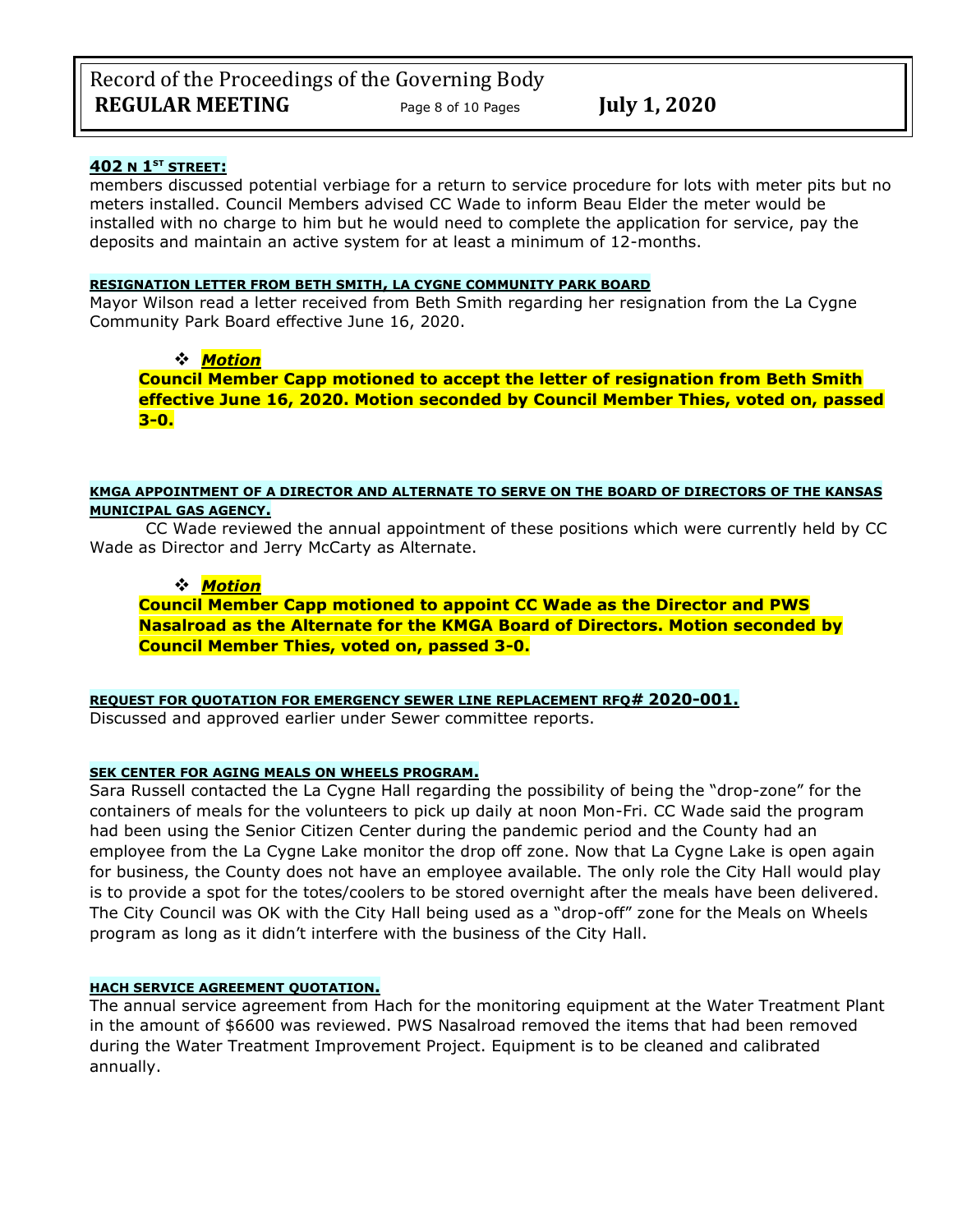## *NEW BUSINESS CONT:*

**HACH SERVICE AGREEMENT QUOTATION.**

### ❖ *Motion*

**Council Member Capp motioned to approve the Hach Service Agreement in the amount of \$6600 for the period of September 28, 2020 to September 28, 2021. Motion seconded by Council Member Thies, voted on, passed 3-0.** 

## *EXECUTIVE SESSION:*

#### ❖ *Motion*

**Council Member Capp motioned to go in to executive session for 10-minutes following a 5-minute break for non-elected personnel matter exception review of application. Motion seconded by Council Member Thies, voted on, passed 3-0. 9:04pm** 

Others in attendance included, but not limited to: City Attorney Harding and City Clerk Wade

## **Open Session Resumed at 9:19pm**

#### ❖ *Motion*

**Council Member Thies motioned to go in to executive session for 5-minutes for consultation with an attorney for the city which would be deemed privileged in an attorney-client relationship. Motion seconded by Council Member Capp, voted on, passed 3-0. 9:19pm** 

Others in attendance included, but not limited to: City Attorney Harding and City Clerk Wade

## **Open Session Resumed at 9:24pm**

### ❖ *Motion*

**Council Member Capp motioned to go in to executive session for 5-minutes for nonelected personnel matter exception. Motion seconded by Council Member Capp, voted on, passed 3-0. 9:24pm** 

## **Open Session Resumed at 9:29pm**

## **OTHER BUSINESS:**

- Council Member Capp made a recommendation for CC Wade to run an ad for a part-time Police Officer for the City of La Cygne.
- City Attorney Harding reminded everyone the primary elections would be taking place in August 2020.
- CC Wade will contact the Linn County Clerk to find out information regarding the voting at the Community Building.
- Mayor Debra Wilson advised the City Council of her recommendation to have CC Wade be the primary point of contact regarding the City of Linn Valley Water project communication.
- Police Chief Fenoughty informed the Council repairs had been completed on both Police vehicles from the hail damage during the last storm event.
- Mayor Wilson asked CC Wade for an update on the 2020 Census. CC Wade is not sure how to reach out to patrons who do not have the ability to complete the Census on-line and what we could do to reach out to the patrons to get them to complete the 2020 Census.